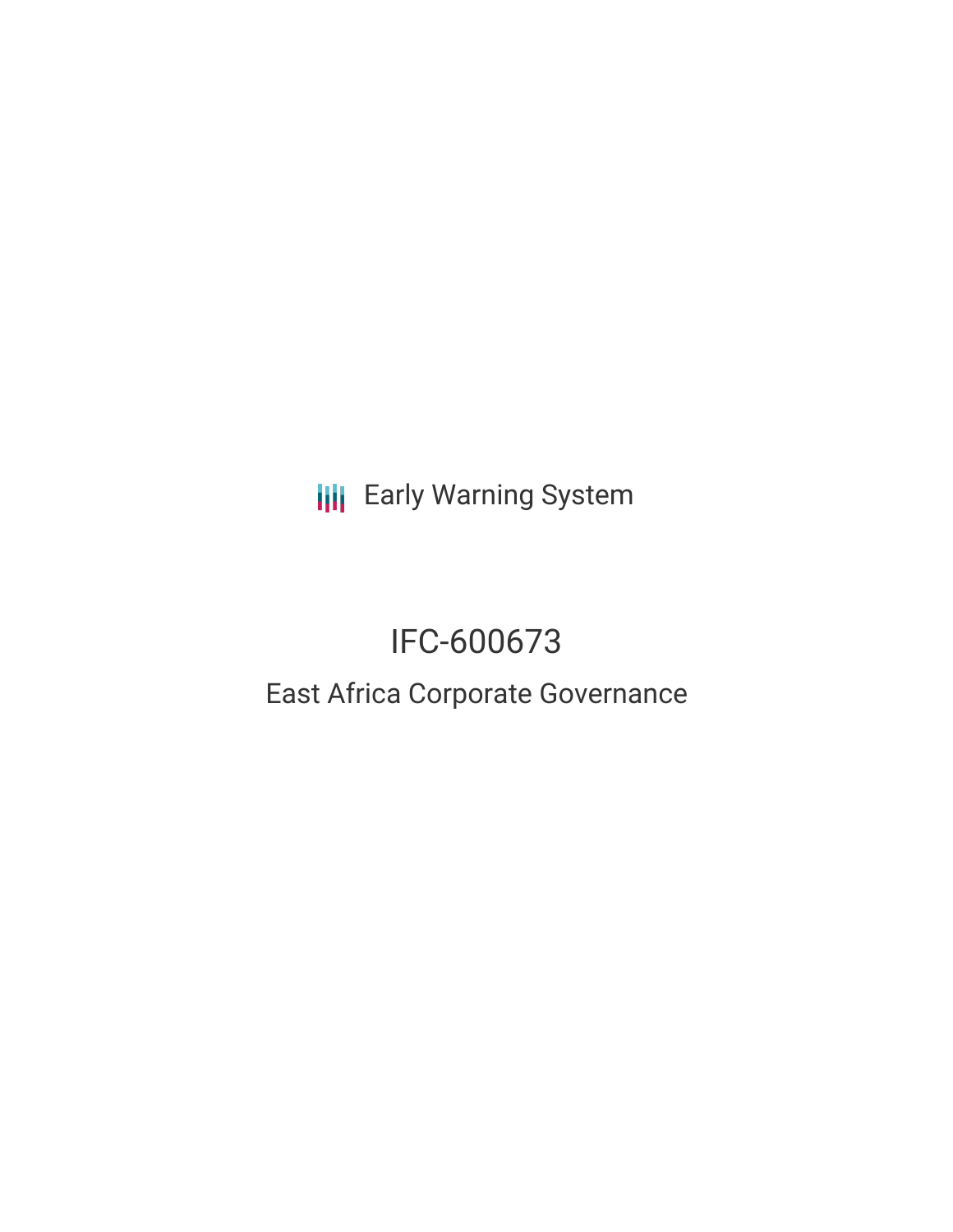

#### **Quick Facts**

| <b>Countries</b>              | Kenya                                   |
|-------------------------------|-----------------------------------------|
| <b>Financial Institutions</b> | International Finance Corporation (IFC) |
| <b>Status</b>                 | Active                                  |
| <b>Bank Risk Rating</b>       | U                                       |
| <b>Voting Date</b>            | 2015-02-10                              |
| <b>Sectors</b>                | Finance                                 |
| <b>Project Cost (USD)</b>     | \$1.79 million                          |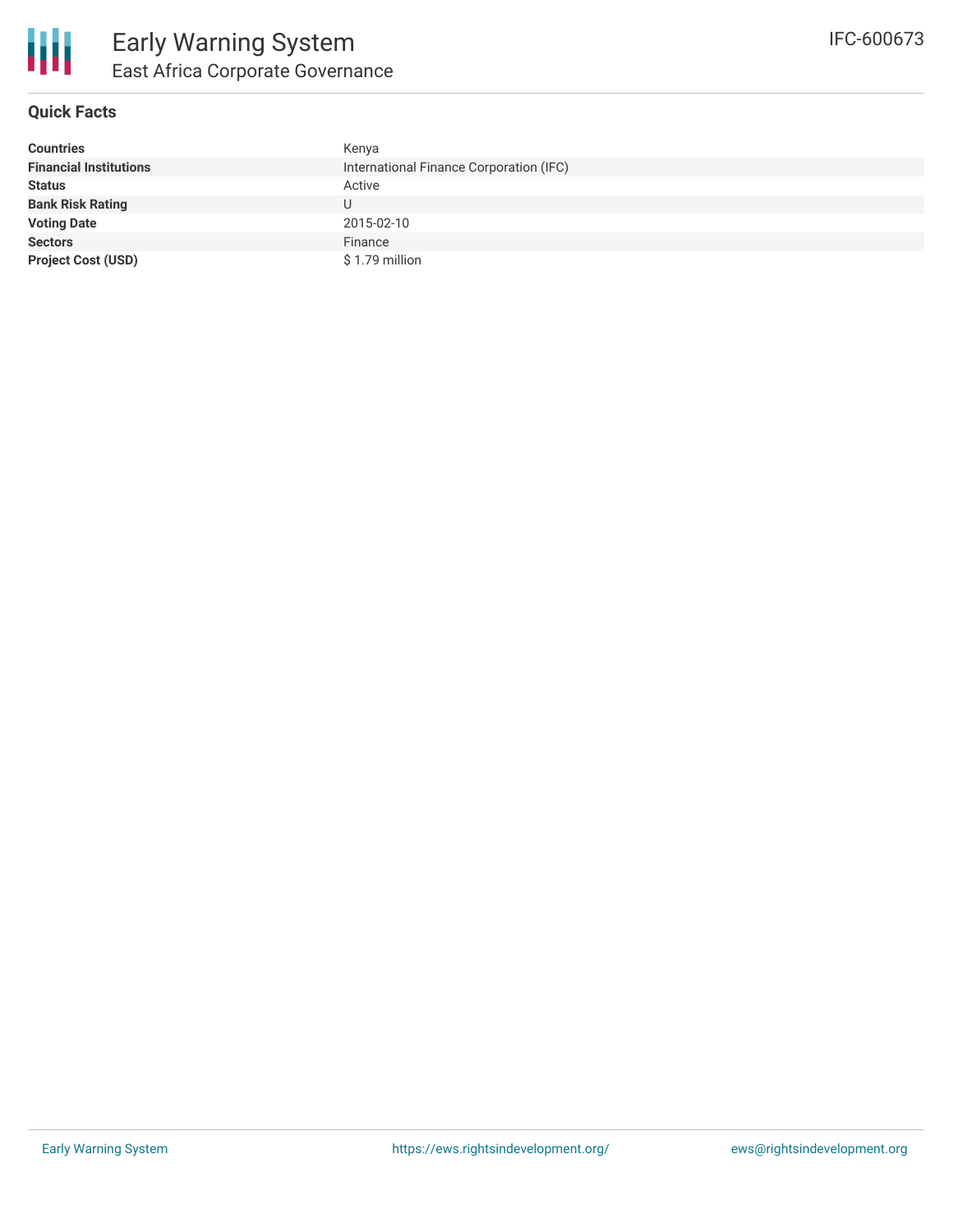### **Project Description**

The East Africa Corporate Governance Program aims to build sustainable businesses and improve the business environment in Kenya, Uganda, Rwanda and Tanzania through targeted CG services.

1: Firm-level: Provide direct assistance to selected firms. CG offer to firms include:

- CG Assessment and Development of Improvement Plan
- Training on CG principles, practices and framework as well as benefits thereof
- Advisory on Board Committee functions
- Developing Board Charters
- Improving internal financial reporting and transparency procedures.

2: Market-level: Build capacity and strengthen CG intermediaries and market infrastructure through training-of-trainers events and other interventions to help training institutes, Local CG service providers and other market intermediaries (associations, investors, media, consultants) increase outreach to firms and become self-sustaining.

3: Regulatory-Level: IFC will work to support establishment of sound CG regulatory frameworks aligned with international best practice. IFC will work with regulators to develop a uniform CG code to be utilized across sectors, as well as promote the implementation of the existing CG code for listed firms. This could include working with the Securities and Exchange Commission, Central Bank and other entities that work on advancing laws, regulations, codes or CG score cards. Capacity Building for the Regulators will be a priority.

4: Macro-Level: In East Africa, generating awareness of CG is of great importance in order to build the case and momentum for changing practices and reforming the macro environment. Awareness raising activities to trigger interest and awareness around themes for the private sector such as the business case for CG, the independent director, related party transactions and conflict of interest.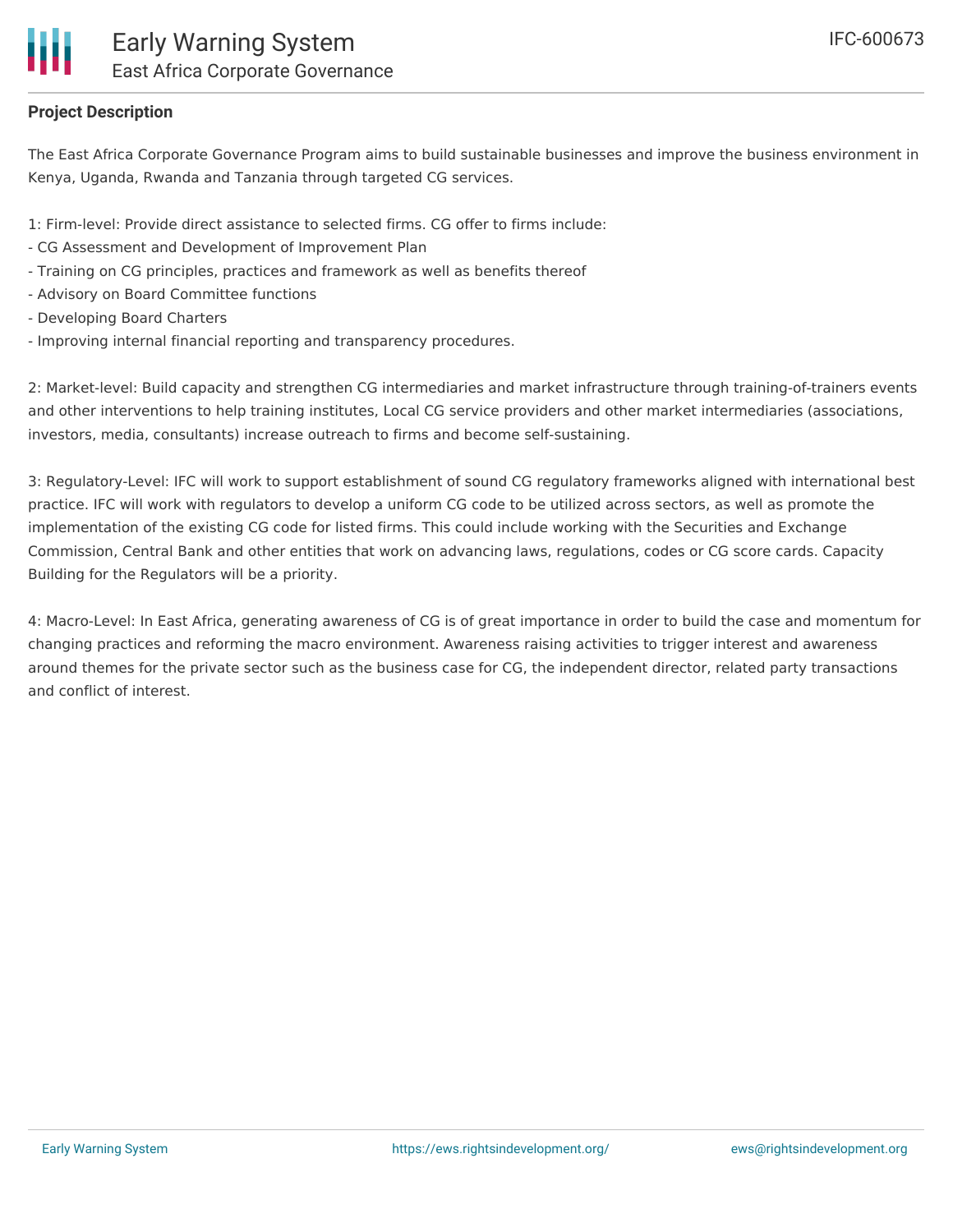

#### **Investment Description**

• International Finance Corporation (IFC)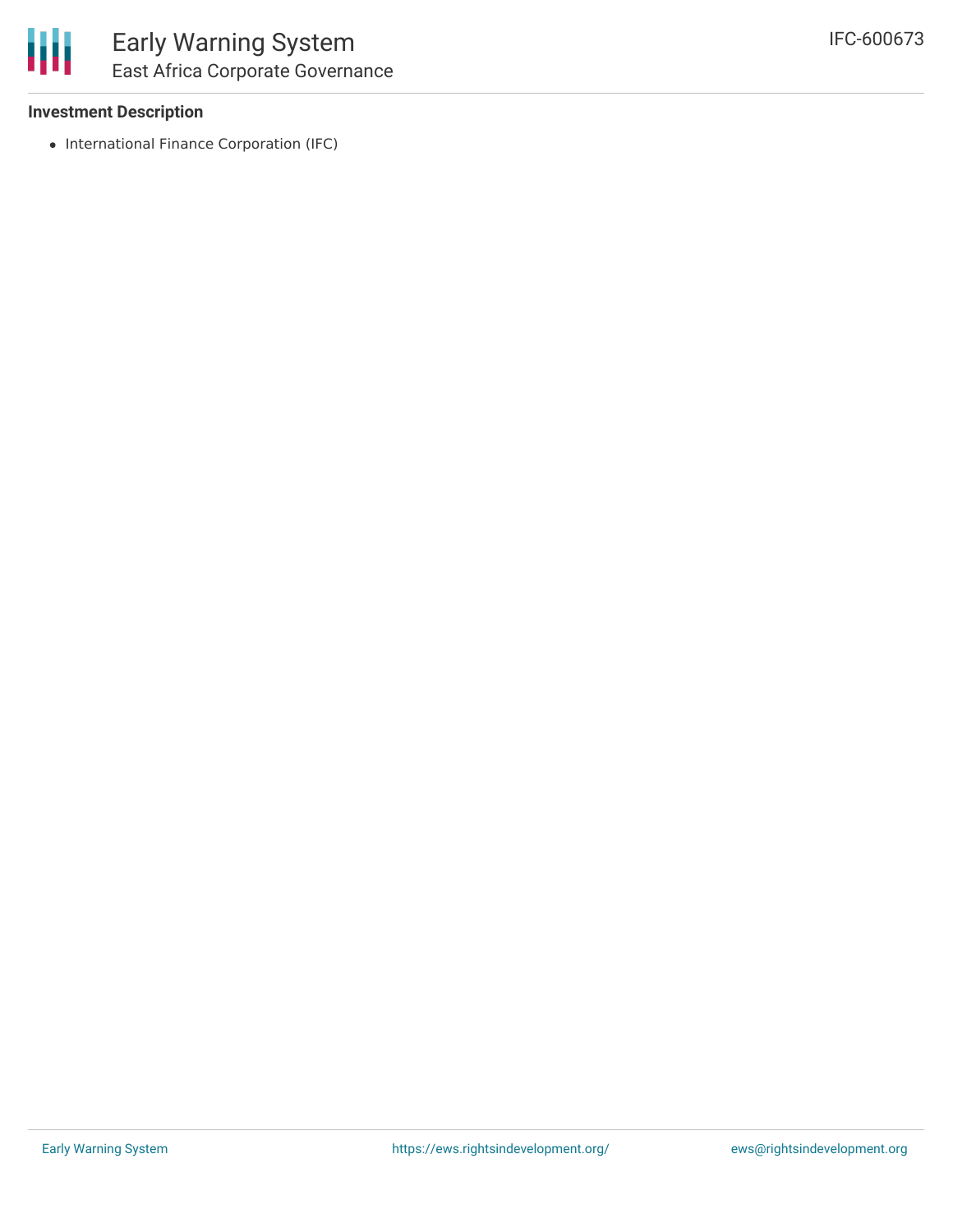

#### **Contact Information**

#### ACCOUNTABILITY MECHANISM OF IFC

The Compliance Advisor Ombudsman (CAO) is the independent complaint mechanism and fact-finding body for people who believe they are likely to be, or have been, adversely affected by an IFC or MIGA- financed project. If you submit a complaint to the CAO, they may assist you in resolving a dispute with the company and/or investigate to assess whether the IFC is following its own policies and procedures for preventing harm to people or the environment. If you want to submit a complaint electronically, you can email the CAO at CAO@worldbankgroup.org. You can learn more about the CAO and how to file a complaint at http://www.cao-ombudsman.org/